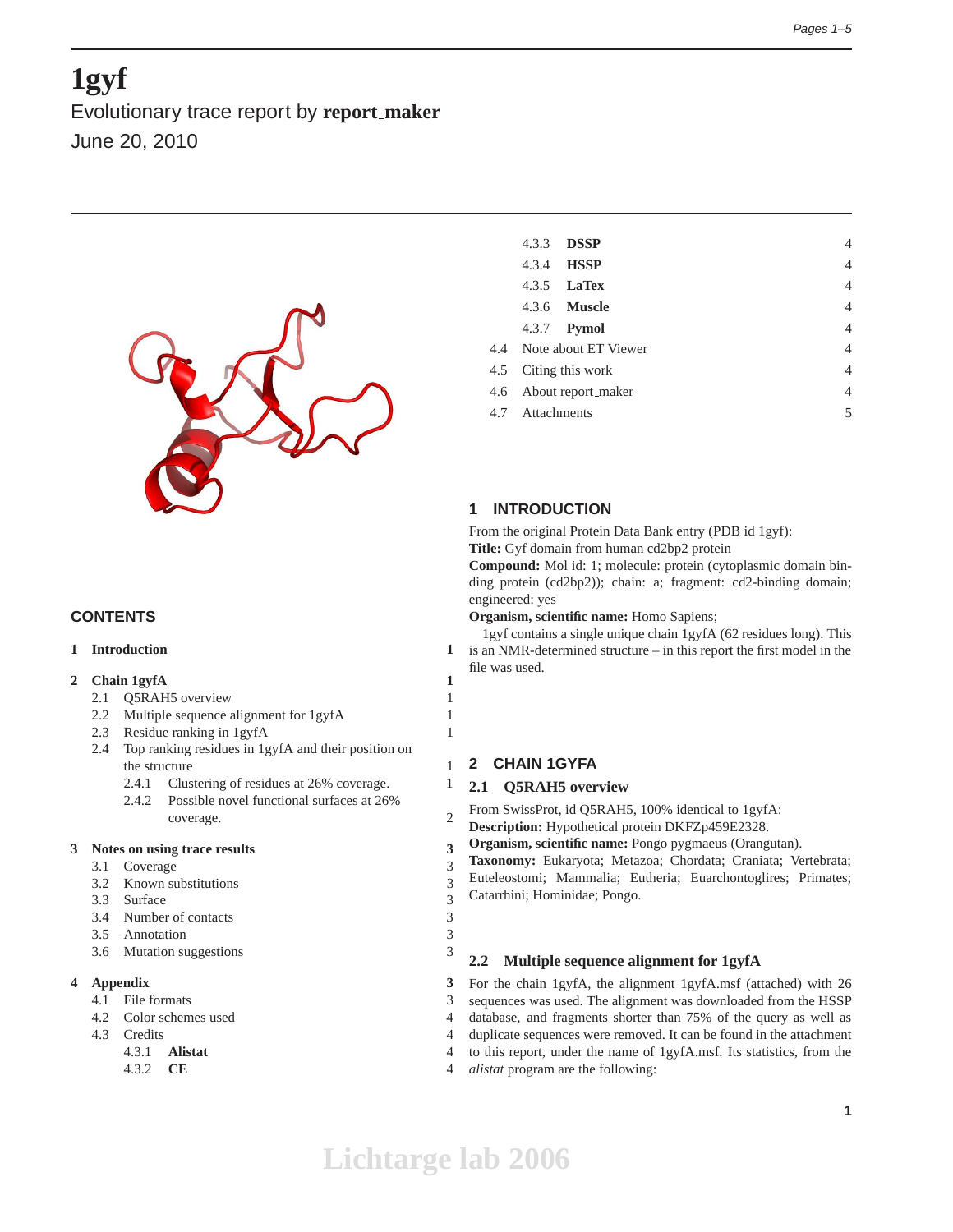

**Fig. 1.** Residues 25-86 in 1gyfA colored by their relative importance. (See Appendix, Fig.5, for the coloring scheme.)

| Format:<br>MSF                   |      |
|----------------------------------|------|
| Number of sequences: 26          |      |
| Total number of residues:        | 1510 |
| 48<br>Smallest:                  |      |
| 62<br>Largest:                   |      |
| Average length:                  | 58.1 |
| Alignment length:<br>62          |      |
| Average identity:<br>44%         |      |
| 98%<br>Most related pair:        |      |
| $19$ $%$<br>Most unrelated pair: |      |
| Most distant seq:<br>35%         |      |

Furthermore, 4% of residues show as conserved in this alignment. The alignment consists of 34% eukaryotic ( 15% vertebrata, 7% arthropoda, 11% fungi) sequences. (Descriptions of some sequences were not readily available.) The file containing the sequence descriptions can be found in the attachment, under the name 1gyfA.descr.

## **2.3 Residue ranking in 1gyfA**

The 1gyfA sequence is shown in Fig. 1, with each residue colored according to its estimated importance. The full listing of residues in 1gyfA can be found in the file called 1gyfA.ranks\_sorted in the attachment.

# **2.4 Top ranking residues in 1gyfA and their position on the structure**

In the following we consider residues ranking among top 26% of residues in the protein (the closest this analysis allows us to get to 25%). Figure 2 shows residues in 1gyfA colored by their importance: bright red and yellow indicate more conserved/important residues (see Appendix for the coloring scheme). A Pymol script for producing this figure can be found in the attachment.

*2.4.1 Clustering of residues at 26% coverage.* Fig. 3 shows the top 26% of all residues, this time colored according to clusters they belong to. The clusters in Fig.3 are composed of the residues listed in Table 1.

| Table 1. |      |                                                                  |  |  |
|----------|------|------------------------------------------------------------------|--|--|
| cluster  | size | member                                                           |  |  |
| color    |      | residues                                                         |  |  |
| red      | 16   | 28, 29, 31, 32, 42, 43, 49, 52, 57<br>58, 61, 62, 65, 81, 82, 84 |  |  |
|          |      |                                                                  |  |  |

**Table 1.** Clusters of top ranking residues in 1gyfA.

*2.4.2 Possible novel functional surfaces at 26% coverage.* One group of residues is conserved on the 1gyfA surface, away from (or



**Fig. 2.** Residues in 1gyfA, colored by their relative importance. Clockwise: front, back, top and bottom views.



**Fig. 3.** Residues in 1gyfA, colored according to the cluster they belong to: red, followed by blue and yellow are the largest clusters (see Appendix for the coloring scheme). Clockwise: front, back, top and bottom views. The corresponding Pymol script is attached.

susbtantially larger than) other functional sites and interfaces recognizable in PDB entry 1gyf. It is shown in Fig. 4. The right panel shows (in blue) the rest of the larger cluster this surface belongs to. The residues belonging to this surface "patch" are listed in Table 2, while Table 3 suggests possible disruptive replacements for these residues (see Section 3.6).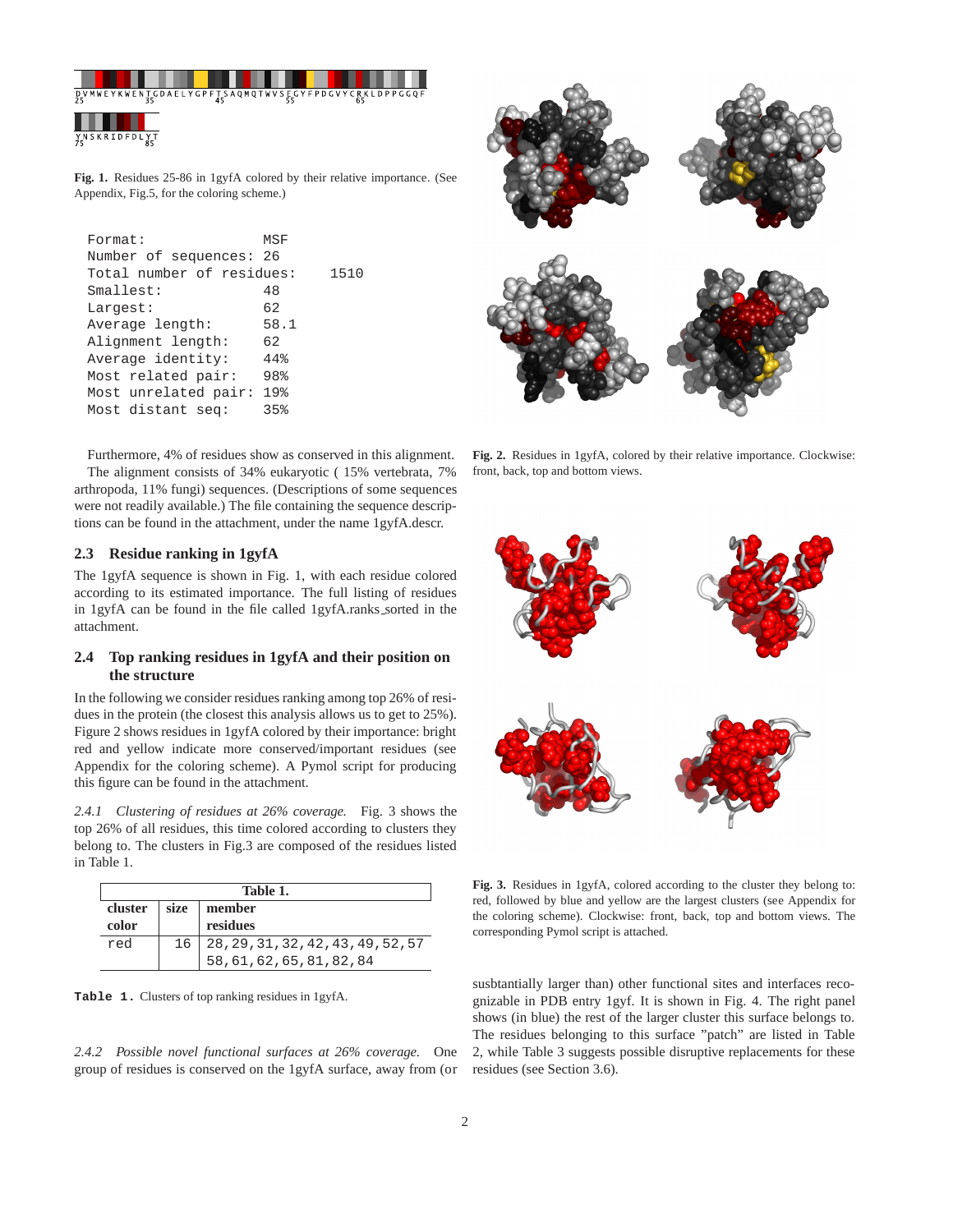

**Fig. 4.** A possible active surface on the chain 1gyfA. The larger cluster it belongs to is shown in blue.

| Table 2. |      |                       |      |  |  |
|----------|------|-----------------------|------|--|--|
| res      | type | substitutions( $\%$ ) | cvg  |  |  |
| 43       | P    | P(100)                | 0.05 |  |  |
| 58       | F    | F(100)                | 0.05 |  |  |
| 61       | G    | G(92)T(3)A(3)         | 0.07 |  |  |
| 28       | W    | W(88)N(3)E(3)         | 0.08 |  |  |
|          |      | F(3)                  |      |  |  |
| 31       | K    | R(23)K(73)V(3)        | 0.11 |  |  |
| 65       | R    | R(96)K(3)             | 0.13 |  |  |
| 62       | V    | V(80)M(3)G(3)         | 0.16 |  |  |
|          |      | A(11)                 |      |  |  |
| 32       | W    | W(80)F(3)L(3)         | 0.18 |  |  |
|          |      | E(11)                 |      |  |  |
| 29       | E    | O(3)S(3)E(88)         | 0.23 |  |  |
|          |      | F(3)                  |      |  |  |
| 57       | Y    | Y(80)K(3)H(3)         | 0.24 |  |  |
|          |      | R(11)                 |      |  |  |

**Table 2.** Residues forming surface "patch" in 1gyfA.

| Table 3. |      |                            |  |  |
|----------|------|----------------------------|--|--|
| res      | type | disruptive                 |  |  |
|          |      | mutations                  |  |  |
| 43       | P    | $(YR)$ (TH) (SKECG) (FQWD) |  |  |
| 58       | F    | $(KE)$ (TQD) (SNCRG) (M)   |  |  |
| 61       | G    | (KR) (E) (QH) (FMW)        |  |  |
| 28       | W    | $(K)$ (TE) (QCDRG) (S)     |  |  |
| 31       | K    | (Y)(T)(FW)(SCG)            |  |  |
| 65       | R    | (T) (YD) (SVCAG) (FELWPI)  |  |  |
| 62       | V    | $(YR)$ (KE) $(H)$ (D)      |  |  |
| 32       | W    | (K)(TE)(QR)(CDG)           |  |  |
| 29       | E    | (H)(FW)(YR)(CG)            |  |  |
| 57       | Y    | (M)(KEYA)(OLPI)(D)         |  |  |

**Table 3.** Disruptive mutations for the surface patch in 1gyfA.

# **3 NOTES ON USING TRACE RESULTS**

## **3.1 Coverage**

Trace results are commonly expressed in terms of coverage: the residue is important if its "coverage" is small - that is if it belongs to some small top percentage of residues [100% is all of the residues in a chain], according to trace. The ET results are presented in the form of a table, usually limited to top 25% percent of residues (or to some nearby percentage), sorted by the strength of the presumed evolutionary pressure. (I.e., the smaller the coverage, the stronger the pressure on the residue.) Starting from the top of that list, mutating a couple of residues should affect the protein somehow, with the exact effects to be determined experimentally.

#### **3.2 Known substitutions**

One of the table columns is "substitutions" - other amino acid types seen at the same position in the alignment. These amino acid types may be interchangeable at that position in the protein, so if one wants to affect the protein by a point mutation, they should be avoided. For example if the substitutions are "RVK" and the original protein has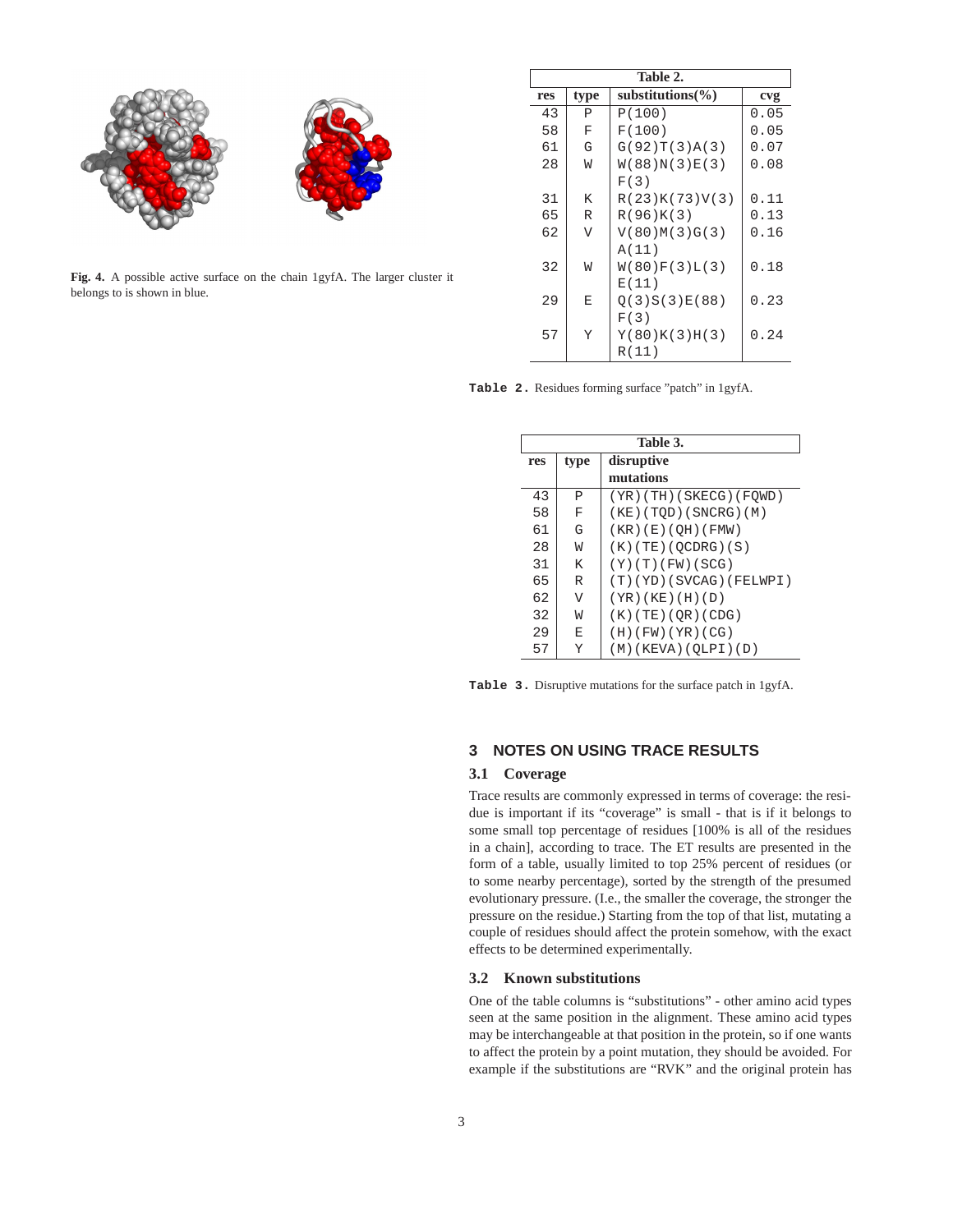an R at that position, it is advisable to try anything, but RVK. Conversely, when looking for substitutions which will *n*ot affect the protein, one may try replacing, R with K, or (perhaps more surprisingly), with V. The percentage of times the substitution appears in the alignment is given in the immediately following bracket. No percentage is given in the cases when it is smaller than 1%. This is meant to be a rough guide - due to rounding errors these percentages often do not add up to 100%.

#### **3.3 Surface**

To detect candidates for novel functional interfaces, first we look for residues that are solvent accessible (according to DSSP program) by at least  $10\AA^2$ , which is roughly the area needed for one water molecule to come in the contact with the residue. Furthermore, we require that these residues form a "cluster" of residues which have neighbor within  $5\AA$  from any of their heavy atoms.

Note, however, that, if our picture of protein evolution is correct, the neighboring residues which *are not* surface accessible might be equally important in maintaining the interaction specificity - they should not be automatically dropped from consideration when choosing the set for mutagenesis. (Especially if they form a cluster with the surface residues.)

#### **3.4 Number of contacts**

Another column worth noting is denoted "noc/bb"; it tells the number of contacts heavy atoms of the residue in question make across the interface, as well as how many of them are realized through the backbone atoms (if all or most contacts are through the backbone, mutation presumably won't have strong impact). Two heavy atoms are considered to be "in contact" if their centers are closer than  $5\AA$ .

#### **3.5 Annotation**

If the residue annotation is available (either from the pdb file or from other sources), another column, with the header "annotation" appears. Annotations carried over from PDB are the following: site (indicating existence of related site record in PDB ), S-S (disulfide bond forming residue), hb (hydrogen bond forming residue, jb (james bond forming residue), and sb (for salt bridge forming residue).

#### **3.6 Mutation suggestions**

Mutation suggestions are completely heuristic and based on complementarity with the substitutions found in the alignment. Note that they are meant to be **disruptive** to the interaction of the protein with its ligand. The attempt is made to complement the following properties: small [AVGSTC], medium [LPNQDEMIK], large  $[WFYHR]$ , hydrophobic  $[LPVAMWFI]$ , polar  $[GTCY]$ ; positively  $[KHR]$ , or negatively  $[DE]$  charged, aromatic  $[WFYH]$ , long aliphatic chain [EKRQM], OH-group possession [SDETY], and NH2 group possession  $[NQRK]$ . The suggestions are listed according to how different they appear to be from the original amino acid, and they are grouped in round brackets if they appear equally disruptive. From left to right, each bracketed group of amino acid types resembles more strongly the original (i.e. is, presumably, less disruptive) These suggestions are tentative - they might prove disruptive to the fold rather than to the interaction. Many researcher will choose, however, the straightforward alanine mutations, especially in the beginning stages of their investigation.



**Fig. 5.** Coloring scheme used to color residues by their relative importance.

# **4 APPENDIX**

#### **4.1 File formats**

Files with extension "ranks sorted" are the actual trace results. The fields in the table in this file:

- alignment# number of the position in the alignment
- residue# residue number in the PDB file
- type amino acid type
- rank rank of the position according to older version of ET
- variability has two subfields:
	- 1. number of different amino acids appearing in in this column of the alignment
	- 2. their type
- rho ET score the smaller this value, the lesser variability of this position across the branches of the tree (and, presumably, the greater the importance for the protein)
- cvg coverage percentage of the residues on the structure which have this rho or smaller
- gaps percentage of gaps in this column

## **4.2 Color schemes used**

The following color scheme is used in figures with residues colored by cluster size: black is a single-residue cluster; clusters composed of more than one residue colored according to this hierarchy (ordered by descending size): red, blue, yellow, green, purple, azure, turquoise, brown, coral, magenta, LightSalmon, SkyBlue, violet, gold, bisque, LightSlateBlue, orchid, RosyBrown, MediumAquamarine, DarkOliveGreen, CornflowerBlue, grey55, burlywood, LimeGreen, tan, DarkOrange, DeepPink, maroon, BlanchedAlmond.

The colors used to distinguish the residues by the estimated evolutionary pressure they experience can be seen in Fig. 5.

#### **4.3 Credits**

*4.3.1* **Alistat** *alistat* reads a multiple sequence alignment from the file and shows a number of simple statistics about it. These statistics include the format, the number of sequences, the total number of residues, the average and range of the sequence lengths, and the